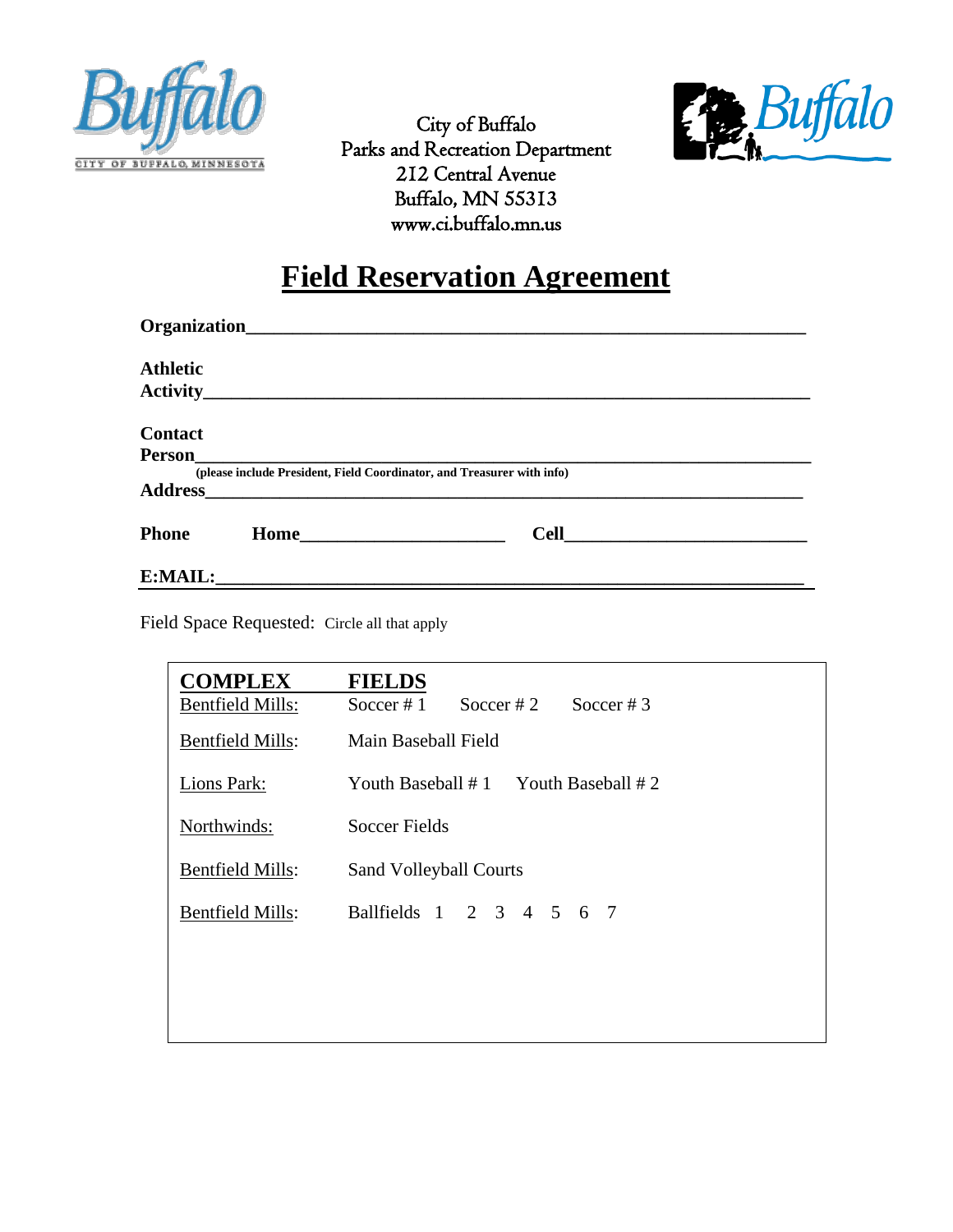| <b>Requested Dates:</b>         |                                          |      |            |                                               |
|---------------------------------|------------------------------------------|------|------------|-----------------------------------------------|
| <b>Start Date:</b>              | <u> 1989 - Andrea State Barbara, pre</u> |      | End Date:  | <u> 1980 - Andrea Andrew Maria (h. 1980).</u> |
| Days of the Week:               |                                          |      |            |                                               |
| <b>Start Time:</b>              |                                          |      | End Time:  |                                               |
| Event (please circle): Practice |                                          | Game | Tournament |                                               |

\*\*Please submit schedules as soon as available to Lee Ryan, Parks and Recreation Director, City of Buffalo at **lee.ryan@ci.buffalo.mn.us** 

Please list or supply information or requests for maintenance personnel (for example; fields used, distance of base paths and pitching rubbers, etc):

## **Field Use Fees** -

**Individual Reservation:** \_\_\_\_\_\_Hours X \$30/field/Hour = \_\_\_\_\_\_\_\_\_\_\_\_\_\_\_\_\_\_\_\_\_\_\_\_ Hours  $X$  \$40/field/Hour with Lights= $\frac{1}{2}$ 

**League and Practice Use:**

Please contact Parks & Recreation Director for Annual Fee Schedule.

**Tournaments:** (Please submit league and tourney request forms separately)

Number of fields  $x$  **\$50**/field/day=

\*Groups are responsible for getting own field prep equipment and supplies (chalk) unless arranged with Parks Dept- for which charges will be communicated. Groups are also responsible for ordering own extra porta potties.

□ MN Tax of 6.875% and County Transit Tax of .5% will be charged to all field rentals unless a copy of a tax-exempt certification is provided.

□ Field use requests are accepted after the first business day of that specific year.

- □ We recommend requests be made as soon as possible to ensure field availability.
- □ Field Use Fees are due by June 30 for the year of use.

I have read and understand the rules and regulations for community use of City of Buffalo parks and fields. I hereby certify that I am an agent of the above-named organization and am authorized to accept, in their name, the responsibility for observance of the rules and regulations of the parks and fields. I further agree that the City of Buffalo, its agents, employees, and/or assigns are not responsible for any personal injury or property damage sustained by the above named organization, or its guests, arising out of the use of the facilities pursuant to this permit.

\_\_\_\_\_\_\_\_\_\_\_\_\_\_\_\_\_\_\_\_\_\_\_\_\_\_\_\_\_\_\_\_\_\_\_\_\_ \_\_\_\_\_\_\_\_\_\_\_\_\_\_\_\_\_\_\_\_\_\_\_\_\_\_\_\_\_\_\_ \_\_\_\_\_\_\_\_\_\_\_\_ Signature Print Name and Title Date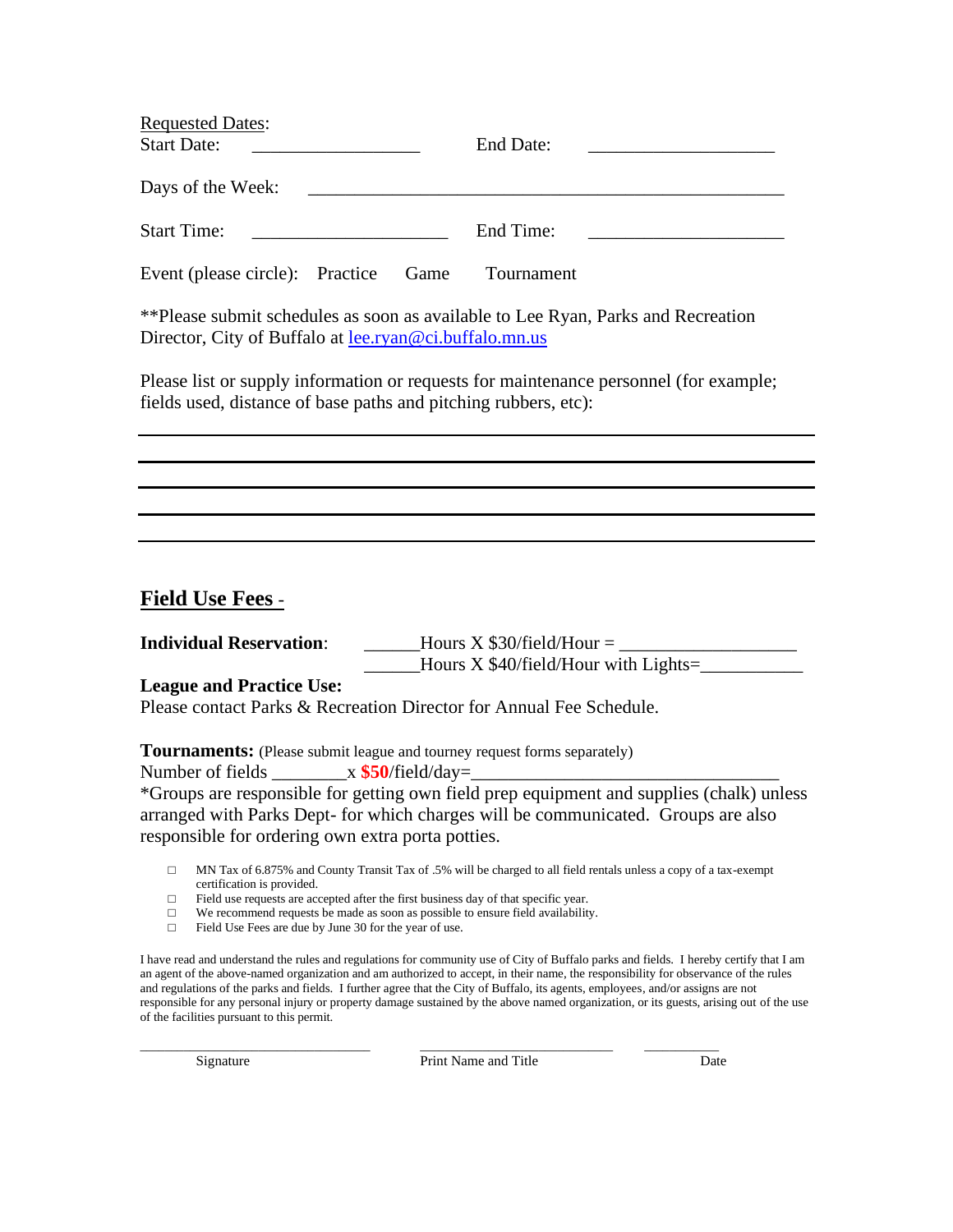Summary of Responsibilities:

City of Buffalo will, to the best of our abilities:

- □ Mow and maintain turf surfaces.
- □ Provide and maintain ag lime for infields for weekday events.
- □ Provide chalk and paint and prepare fields before weekday games.
- □ Drag fields prior to evening use.
- □ Provide bases and daily install bases for events of evening.
- $\Box$  Schedule use of facilities.
- $\Box$  Clean and supply restroom buildings for weekday events (not including portable toilets).
- □ Provide and empty garbage and recycling containers for weekday events.
- □ Provide electricity and water.
- □ Maintain lights and scoreboards.

\*\*The City of Buffalo maintenance will occur between 7am and 4pm, Monday through Friday, excluding Holidays. Additional fees may be assessed for weekend detail or other requests.

User Responsibilities:

- $\Box$  Pick up trash obviously left from event (benches)
- $\Box$  Unless arranged otherwise: weekend groups are responsible for own supplies, garbage and recycling removal, and restroom cleaning/stocking.
- $\Box$  Follow park rules and policies
- □ Immediately notify the City of Buffalo of any safety concerns, maintenance issues, and damage/graffiti.
- $\Box$  Use gator for sport-specific needs only. Those using gator should be at least 16 years of age and only during reserved event.
- $\Box$  Communicate schedules of use to the Parks Department, so game schedules can be distributed to concessionaires.
- □ Turn on and off lights and water if used.
- □ If bases are moved, plugs must be used and moved.
- $\Box$  Alcohol sales are prohibited without an approved temporary liquor sales permit to get a permit please follow the link below under license applications. <https://www.ci.buffalo.mn.us/online-forms/> (Contact the Buffalo City Center for information: 763-682-1181)

Contacts:

| Lee Ryan        | Parks and Recreation Director<br>Lee.ryan@ci.buffalo.mn.us          | 763-682-4132 |
|-----------------|---------------------------------------------------------------------|--------------|
| Carey Kotilinek | Park Maintenance Superintendent<br>Carey.kotilinek@ci.buffalo.mn.us | 763-682-0006 |